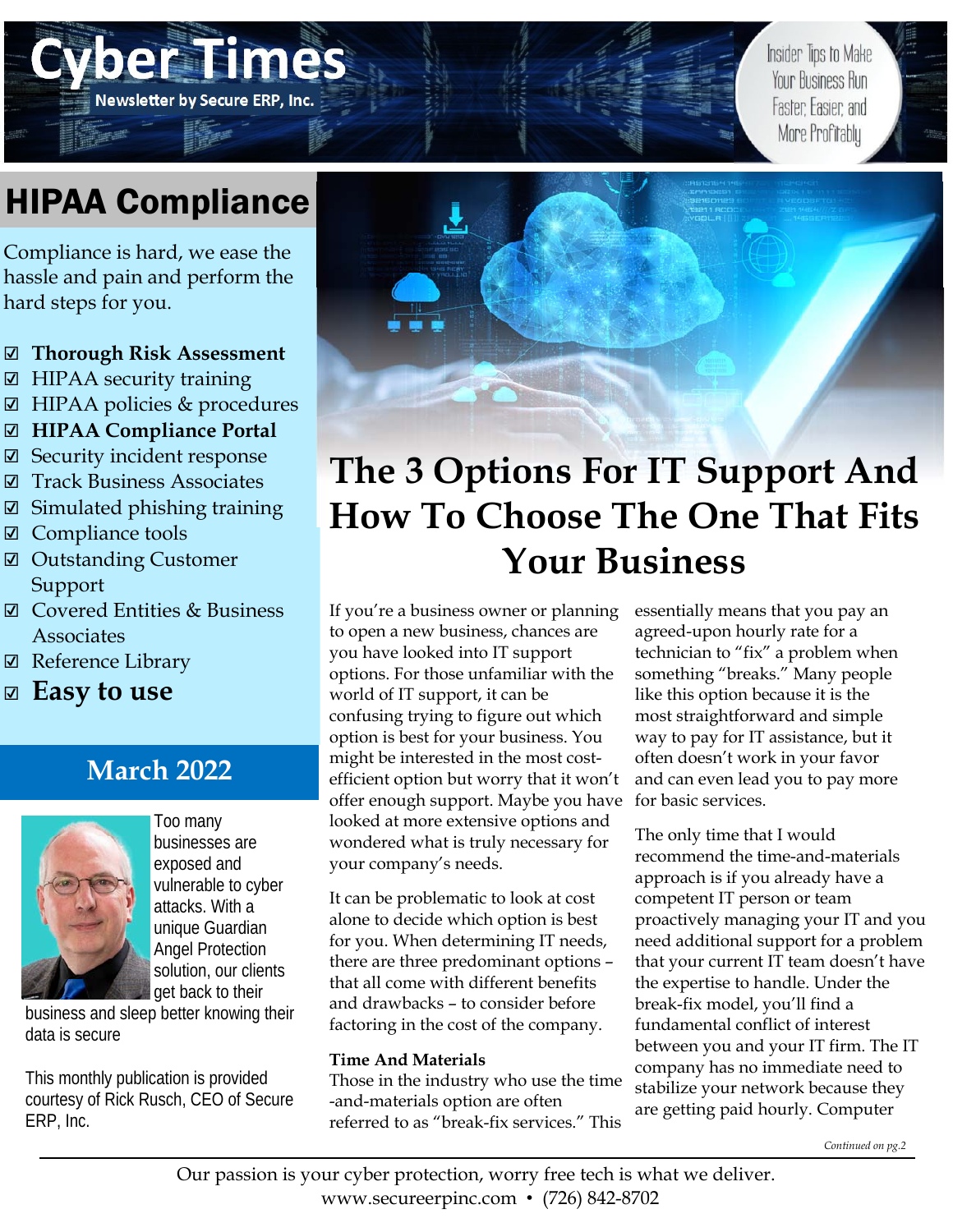#### Cyber Times, a monthly publication from Secure ERP, Inc. Manch 2022

#### *Continued from pg.1*

networks absolutely need ongoing maintenance and monitoring to stay secure – something the break-fix model cannot supply.

#### **Managed IT Services**

In this option, the IT services company takes over the role of your in-house IT department for a fixed and agreedupon monthly rate. They'll install, support and maintain all of the users, devices and PCs that are connected to your network on a routine basis. They will even take care of your hardware and software needs for an extra cost. This model works for many businesses because it allows them to plan for IT services in their monthly budget and provides the business with routine maintenance and IT support that they will need. With managed IT services that are offered by managed services providers, you need to pay attention to the services they deliver for their monthly fees. Sometimes your needs may cost extra or the services you truly need are simply not offered.

It's my sincere belief that the managed IT approach is undoubtedly the most cost-effective and intelligent option for any business. Managed IT services are all about protecting your business from IT-related problems while keeping your systems up and running. In our current age, cybercriminals are working around the clock, trying to gather valuable data. Hiring a managed services provider

**"Computer networks absolutely need ongoing maintenance and monitoring to stay secure."** 



will help protect your business and prevent common "disasters" such as rogue employees, lost devices, hardware failures, fires, natural disasters and a host of other issues that can interrupt or outright destroy your IT infrastructure and the data it holds.

#### **Technology As A Service**

The final option that you will run into on your hunt for IT support is companies offering technology as a service. These companies offer everything that managed IT services offer but with the addition of new hardware, software and support. This service ensures that your business is always up-to-date with the newest technologies. You'll need to read the fine print, though since many of these companies do not cover third-party software. The greatest benefit of technology as a service is that you'll avoid the heavy cost of new hardware and software when you need it, but you will be paying far more for the same hardware and software over time.

Choosing the correct form of IT support for your company is incredibly important and something you want to attend to. Mistakes could have disastrous effects on your business. If you're unsure of which model will work best for you, give us a call. We'd be glad to help you find the perfect IT support for your business.

### **Free Report Download: If You Are Considering Cloud Computing For Your Company, DON'T, Until You Read This...**

#### **INTRO TO CLOUD COMPUTING**

"5 Critical Facts Every **Business Owner Must Know Before Moving Their Network** To The Cloud"

**Discover What Most IT Consultants** Don't Know Or Won't Tell You **About Moving Your Company's Network To The Cloud** 

If you are considering cloud computing or Office 365 to save money and simplify IT, it is extremely important that you get and read this special report: **"5 Critical Facts Every Business Owner Must Know Before Moving Their Network To The Cloud."**

This report discusses in simple, nontechnical terms the pros and cons of cloud computing, data security, how to choose a cloud provider and three little-known facts that most IT consultants don't know or won't tell you about cloud computing that could end up causing you MORE problems and costing you more money than you anticipated. **Even if you aren't ready to move to the cloud yet**, this report will give you the right information and questions to ask when the time comes.

> **Get your FREE copy today: www.secureerpinc.com/cloudreport**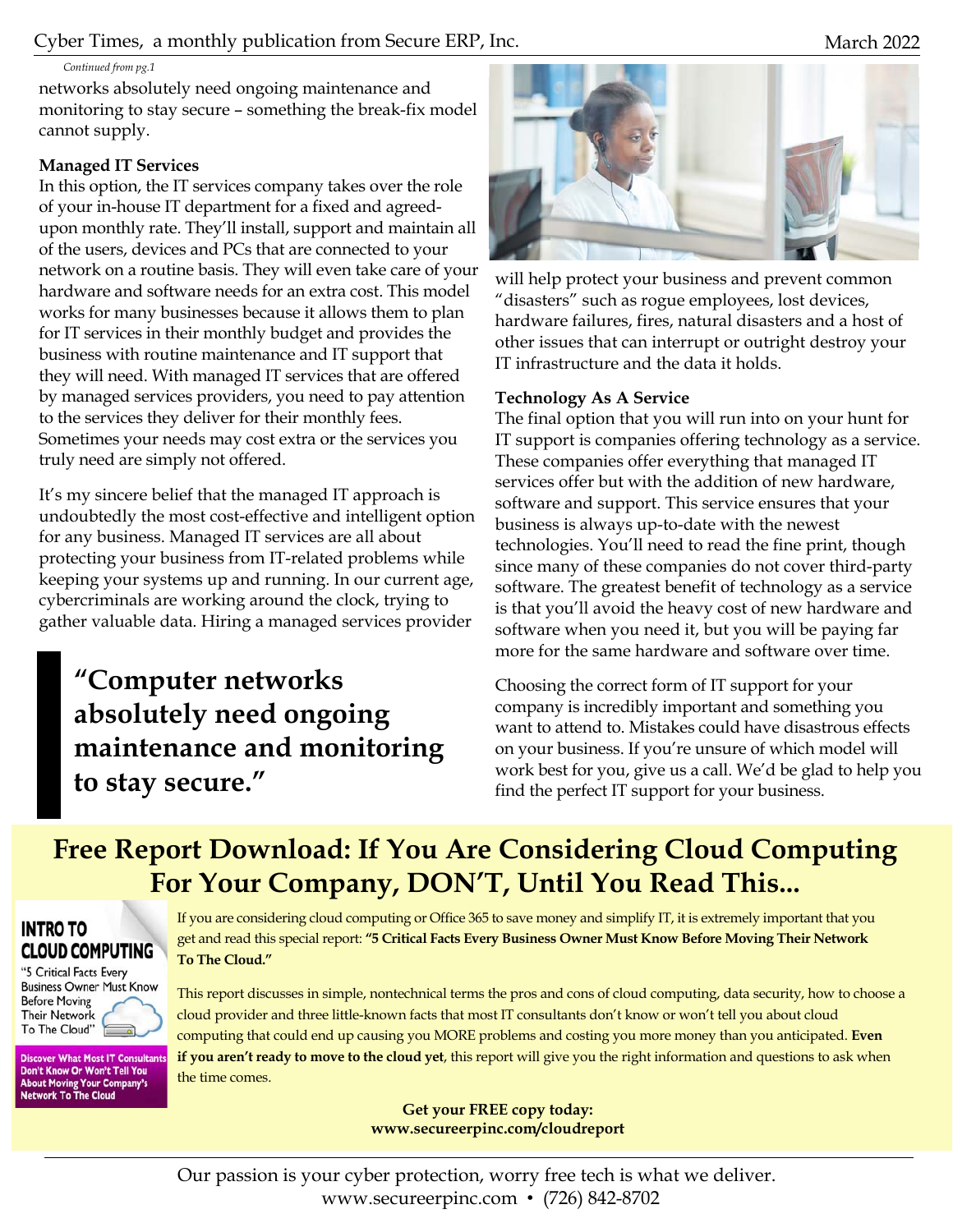## Cyber Security TIPs

If an organization has passed their PCI or HIPAA compliance requirements for protecting data; is there really a need for *more*  security? **YES!** While PCI or HIPAA requirements overlap some network security issues, **HIPAA compliance only sets a BASELINE, not a ceiling for the security needed** to fully secure data from hackers or even Ransomware.

#### A good annual HIPAA risk



should include a complete cyber security technology risk

assessment

assessment as well and we include it in our very affordable HIPAA Compliance Service.

www.secureerpinc.com/hipaa‐security‐compliance‐services

My experience has shown that a network security assessment uncovers vulnerabilities you didn't know existed. We all know you can't manage a risk if you don't know it's there. Our assessment is backed by our 100% money back guarantee. Here's the link to learn more:

www.secureerpinc.com/network‐security (look for the red/yellow/green boxes)

Wouldn't you rather KNOW? -R2

# **Get Different And Avoid Defeat**



When I released my first book, *The Toilet Paper Entrepreneur*, I hoped that it would be met with instant success. Instead, nobody bought the book on its initial release day. I felt defeated like most would be in this situation. I quickly questioned my next step. Should I learn how to market effectively or simply give up on my hopes and dreams?

I knew that I wrote a good book and that it would help other entrepreneurs succeed, so it became my mission to properly market it. The lack of good and effective marketing is what holds many businesses back from reaching their goals.

If you want to beat the competition, you must differentiate yourself from the rest. My book *Get Different* explains ways that you can make your company more visible in the business marketplace. I truly believe that the three main steps from this book can help any company's marketing strategy be more engaging and effective.

The first thing you need to do is differentiate your business from its competitors. Strong word-of-mouth marketing is incredibly difficult to achieve

and can lead to failure. Instead, you should get out there and use your marketing tools to

ensure that people know just how great your business is. Use your talents to stand out from the crowd. Consumers will surely take notice of your brand if you appear to be more knowledgeable or even funnier than the competition.

After you get your consumers' attention, you need to offer engagement opportunities. Give your campaign an authoritative, trustful or socially significant approach so they feel comfortable using your business.

Lastly, you need to be direct. Tell them what to do after getting their attention. Develop a call to action so customers and ideal prospects will take the next step. You can also measure the results and see how effective your marketing truly is when you pick a specific action.

Proper marketing can be very difficult to achieve, but with the right strategy, you will be on the road to business success.



*Mike Michalowicz has always believed that he had the formula to success and has proved it on multiple occasions. He is the creator of* Profit First*, which is used by hundreds of thousands of companies across the globe to drive profit. He is the author of multiple books, including* Get Different *and* The Toilet Paper Entrepreneur*. Mike is a former small business columnist for* The Wall Street Journal *and served as a business makeover specialist for MSNBC. Mike currently leads two new multimillion-dollar ventures as he puts his latest research to the test. He also is a highly sought-after keynote speaker on innovative entrepreneurial topics.* 

Our passion is your cyber protection, worry free tech is what we deliver. www.secureerpinc.com • (726) 842-8702